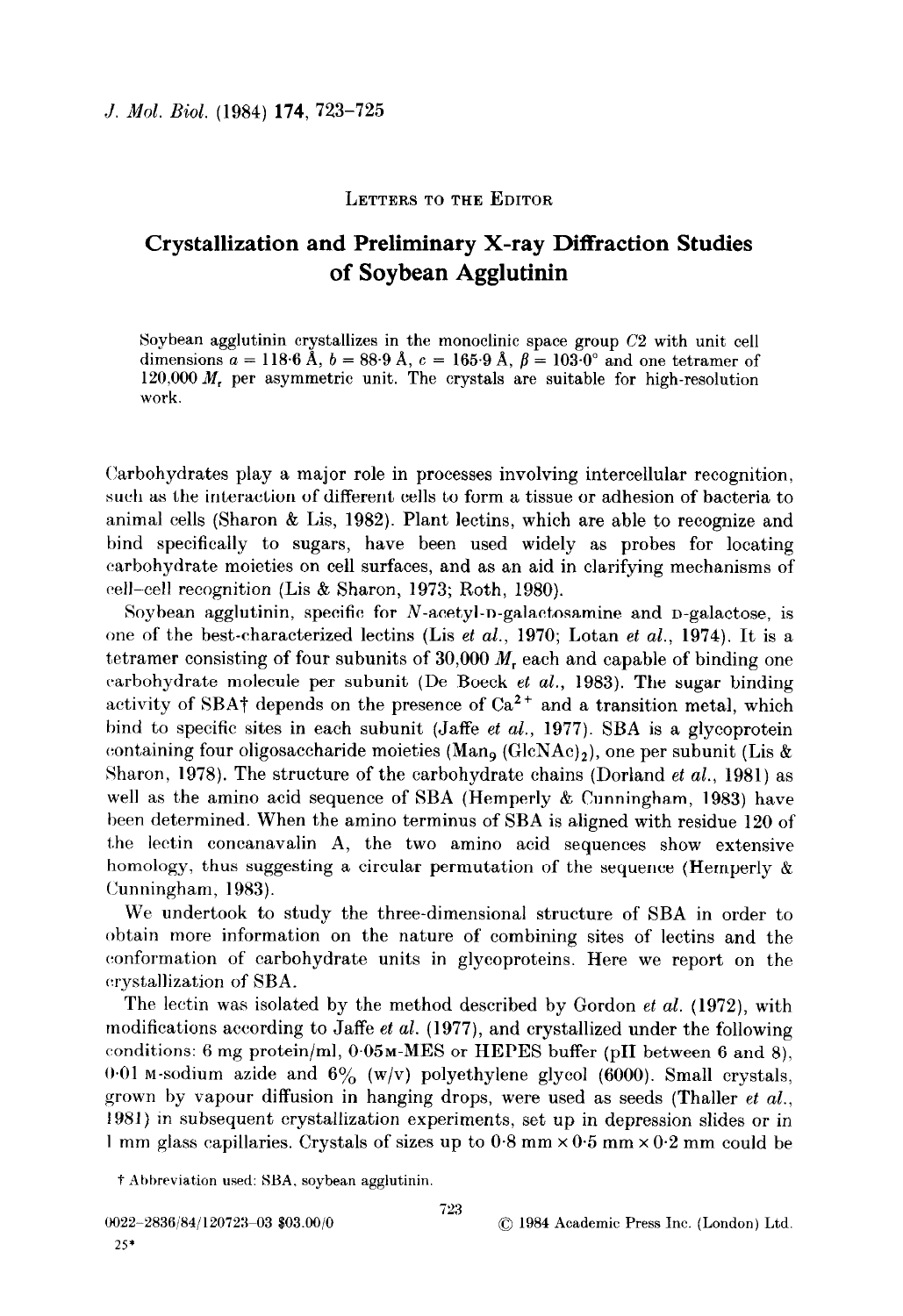## $724$  B. SHAANAN ET AL.

obtained by this method after 14 to 20 days at room temperature  $(22^{\circ}C)$ . Addition of manganese or calcium ions did not affect the crystallization process. Washed and dissolved crystals retained the agglutinating activity and were indistinguishable from native SBA in electrophoresis on sodium dodecyl sulphate $\ell$ polyacrylamide gel.

Preliminary precession photographs and diffractometer measurements show the crystals to be monoclinic, space group C2 with unit cell dimensions:  $a = 118.6 \text{ Å}$ .  $b = 88.9$  Å,  $c = 165.9$  Å and  $\beta = 103.0^{\circ}$ . The density of the crystals, as measured by density gradient in Percol solution (Pharmacia, Sweden), is  $1.133$  g/cm<sup>3</sup>  $(1.004 \text{ g/cm}^3$  for the mother liquor), which corresponds to a molecular weight of 127,000 in the asymmetric unit (see eqn  $(8)$  of Matthews, 1974) and a  $V_m$  value of 3.4  $A^3$ /dalton (Matthews, 1968). The  $V_m$  value derived from the density measurement is in good agreement with the value of  $3.5 \text{ Å}^3/\text{dalton}$  obtained if one tetramer of 120,000  $M_r$  is assumed in the asymmetric unit. Such a  $V_m$  value suggests that about  $35\%$  of the volume of the asymmetric unit is occupied by the protein, and is within the range of values compiled by Matthews (1968). The SBA crystals diffract to at least  $2.8$  Å on a rotating anode (Elliott GX-6), last for about 120 hours in the beam at room temperature and are therefore suitable for highresolution X-ray analysis. A search for heavy-atom derivatives is in progress.

This work was supported by a grant from the Israeli Academy of Sciences. B.S. is a recipient of a Charles Clore fellowship.

| Department of Structural Chemistry | <b>B. SHAANAN</b> |
|------------------------------------|-------------------|
| The Weizmann Institute of Science  | М. Ѕнонам         |
| Rehovot 76100, Israel              | A. YONATH         |
| Department of Biophysics           | H. Lis            |
| The Weizmann Institute of Science  | N. SHARON         |
| Rehovot 76100. Israel              |                   |

Received 20 November 1983

## **REFERENCES**

- De Boeck, H., Lis, H., Sharon, N. & Loontiens, F. (1983). In Proc. 15th FEBS Meeting, Bru.ssels, Belgium, Abstr. S-05.TH-233. p. 213.
- Dorland. L., Van Halbeck, H., Vligenthart. J. F. G., Lis, H. & Sharon, N. (1981). J. Biol. Chem,. 256, 7708-7711.

Gordon. J. A., Blumberg, S., Lis. H. & Sharon. N. (1972). FEBS Letters, 24. 193-195.

Hemperly, J. J. & Cunningham, B. A. (1983). TIBS, 8, 100-102.

Jaffe, C. L., Ehrlich-Rogozinski, S., Lis, H. & Sharon, N. (1977). FEBS Letters, 82, 191-196.

Lis, H. & Sharon, N. (1973). Annu. Rev. Biochem. 42, 541-574.

Lis. H. & Sharon, N. (1978). J. Biol. Chem. 253, 3468-3476.

Lis. H., Sela, R. A., Sachs, L. & Sharon, K. (1970). Biochim. Biophys. Acta, 211, 582-585.

Lotan, R., Siegelman, H. W., Lis, H. & Sharon, N. (1974). J. Biol. Chem. 249, 1219-1224. Matthews, B. W. (1968). J. Mol. Biol. 33, 491-497.

Matthews, B. W. (1974). J. Mol. Biol. 82, 513-526.

Roth, J. (1980). Acta Histochem. 22, 113-121.